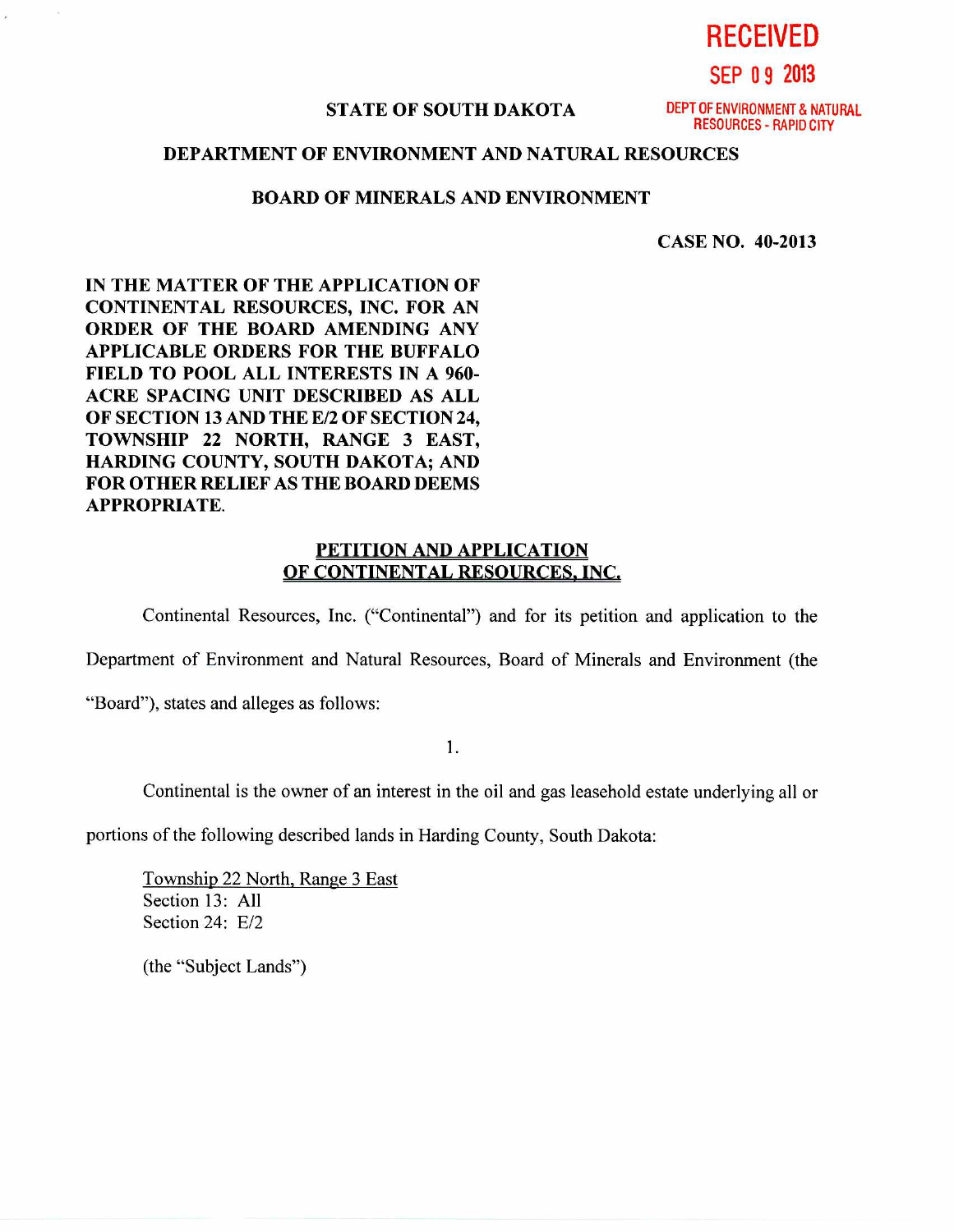That Section 13 is currently spaced as a 640-acre spacing unit pursuant to Board Order No. 20-1997 and the E/2 of Section 24 is currently spaced as a 320-acre spacing unit pursuant to Board Order No. 7-83.

3.

That by petition filed by Continental requesting to establish Section 13 and the East Half (E/2) of Section 24 as a 960-acre spacing unit, it is anticipated that an order will be issued by the Board establishing said spacing unit in the Buffalo Field.

4.

That Continental hereby requests the Board authorize Continental to drill, equip and operate the Kincheloe 41-13H well as a horizontal well in the "B" Zone of the Red River pool in the Buffalo Field within the Subject Lands.

5.

That there are both separately owned tracts and separately owned interests in the spacing unit comprised of the Subject Lands.

6.

That a voluntary pooling of the Subject Lands has not been accomplished.

7.

That Section 45-9-31 of the South Dakota Codified Laws provides as follows:

**45-9-31. Order pooling all interests in spacing unit-- Application by interested person--Notice and hearing--Terms and conditions.** In the absence of voluntary pooling, the Board of Minerals and Environment or the secretary, as applicable, upon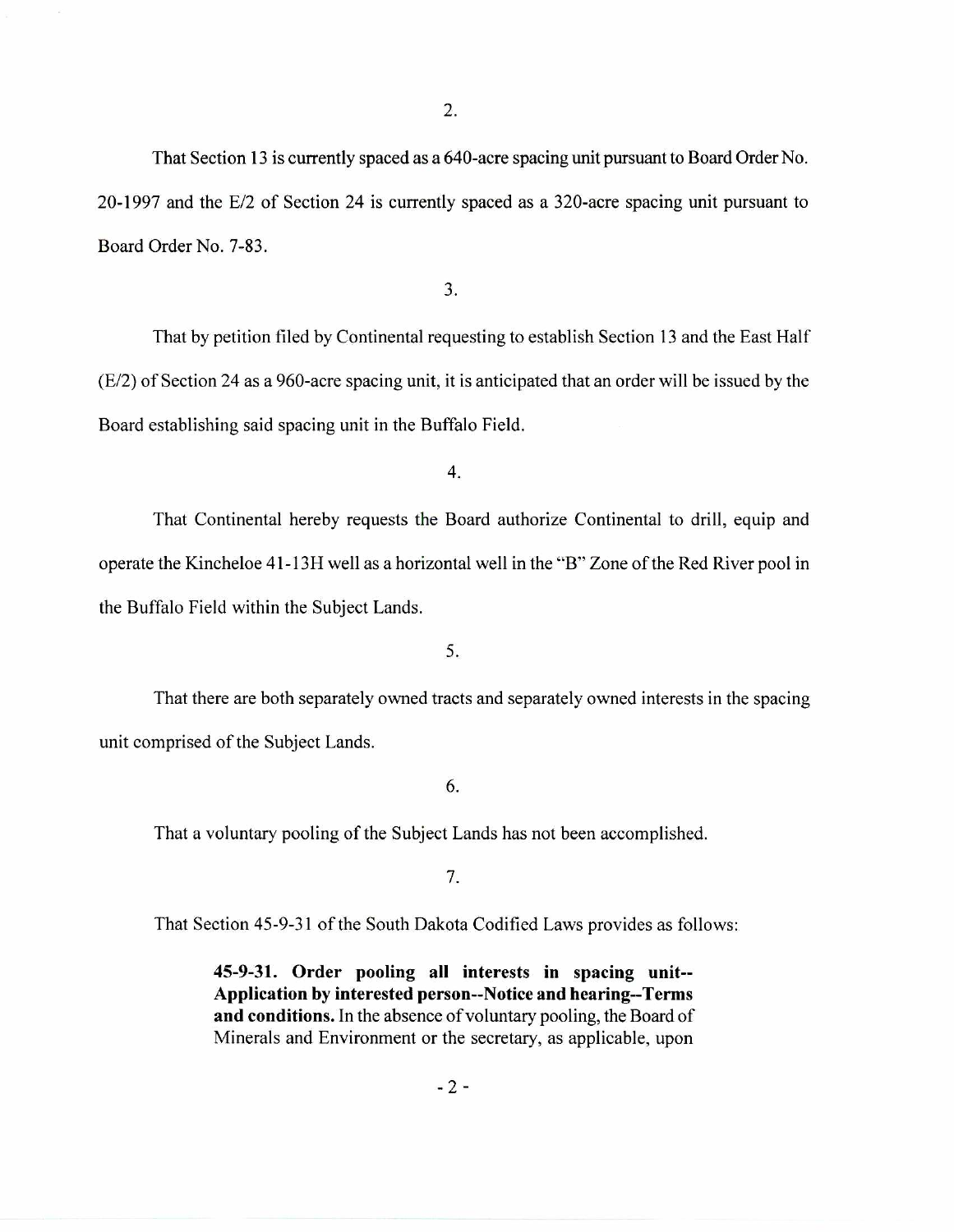the application of any interested person, shall enter an order pooling all interests in the spacing unit for the development and operation of the spacing unit, and for the sharing of production from the spacing unit. Each such pooling order shall be made after notice and opportunity for hearing, and shall be upon terms and conditions that are just and reasonable, and that afford to the owner of each tract or interest in the spacing unit the opportunity to recover or receive without unnecessary expense, his or her just and equitable share.

8.

That Section 45-9-32 of the South Dakota Codified Laws provides as follows:

**45-9-32. Order of Board of Minerals and Environment pooling all interests in spacing unit--Operation of well--Rights of owners to participate--Payment of expenses.** Each such pooling order shall authorize the drilling, equipping, and operation of a well on the spacing unit; shall provide who may drill and operate the well; shall prescribe the time and manner in which all the owners in the spacing unit may elect to participate therein; and shall make provision for payment by all those who elect to participate therein of the reasonable actual cost thereof, plus a reasonable charge for supervision and interest.

9.

Continental respectfully requests that the Board enter an order to pool all interests in a

960-acre spacing unit for the Buffalo Field described as the Subject Lands.

**10.** 

In Continental's opinion, pooling the Subject Lands will increase the ultimate recovery of

the pool, prevent waste, prevent the drilling of unnecessary wells and protect correlative rights.

WHEREFORE, Continental respectfully requests that notice of this matter be provided as

required by South Dakota laws and that thereafter the Board of Minerals and Environment enter its

order granting the relief requested herein.